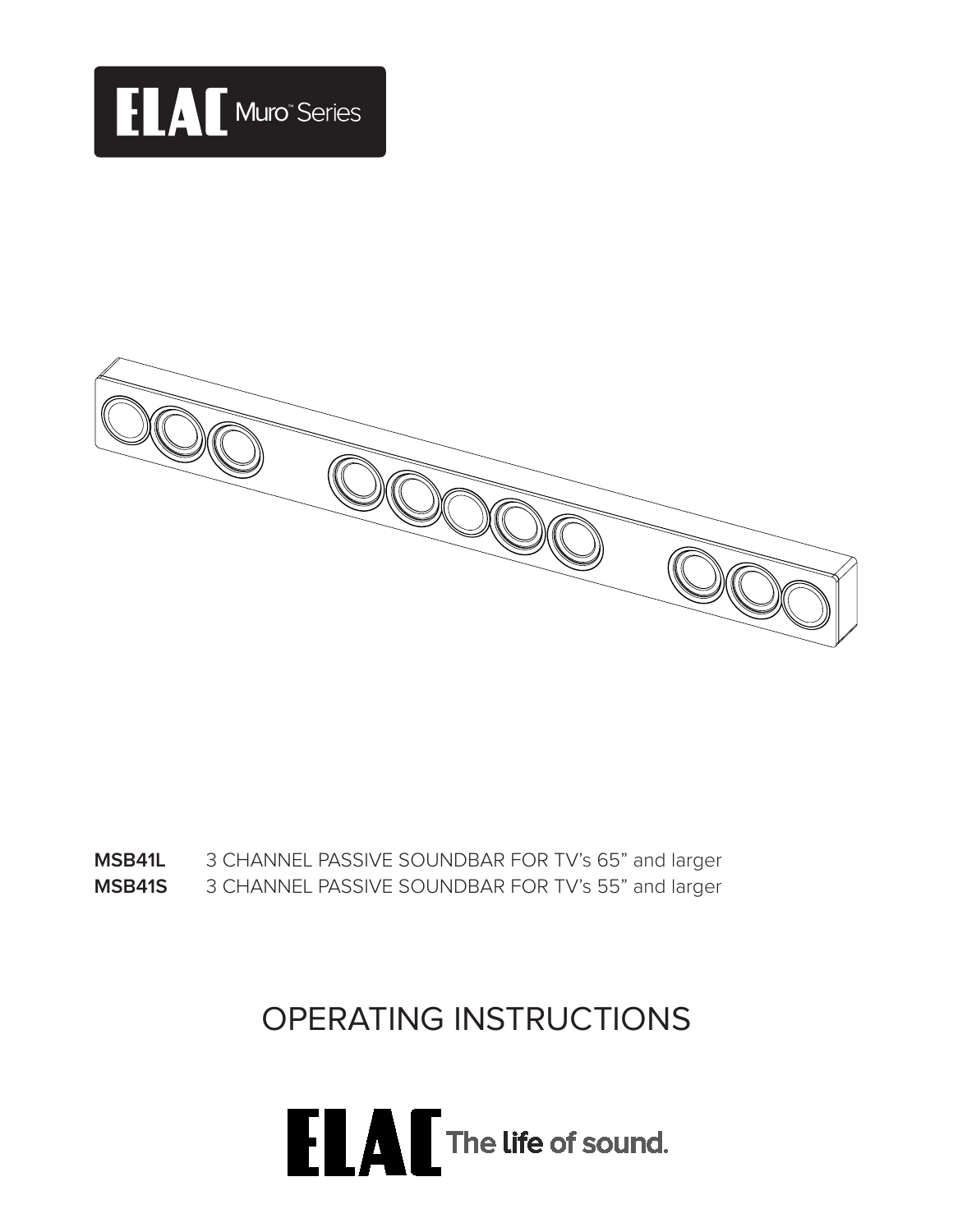## Safety Instructions

#### **1. General information**

- Please read and follow these safety instructions.
- Keep them safe for future reference.
- Observe all warnings on the soundbar and in the manual. Please check the soundbar for damage before use. The soundbar must be in perfect working condition.

#### **2. Use only as directed**

• Connect the soundbar according to the instructions in the manual.

#### **3. Location**

- Install the soundbar on the wall or on a level surface only
- When choosing the location of the soundbar do not place the unit in locations that are:
	- In direct sunlight
	- Very humid
	- Prone to vibrations
	- Exceptionally hot or cold
	- Near CRT Televisions (the speakers inside the soundbar are not magnetically shielded and may cause color issues with a CRT based TV)
	- Close to magnetic cards (Since the speakers inside the soundbar are not magnetically shielded placing magnetic cards such as credit cards or commuter cards may cause them to fail).

**WARNING!** Please ensure the product is perfectly stable to avoid injury from tip-over. Do not install the soundbar near any heat sources such as radiators, heating valves, stoves, or other apparatus that produce heat, or in areas where there is a risk of explosion.

- Do not block any ventilation openings. Install in accordance with the manufacturer's instructions.
- Do not put burning candles on or near the soundbar.
- Do not install the soundbar near transformers, because electromagnetic stray fields can cause hum noise .

#### **4. Overload**

Extreme overload of the device due to very high volume may cause damage to individual components. Because of the possible danger, you should never leave the soundbar under extreme overload conditions unattended.

#### **5. Service**

DANGER! Do not open the soundbar because the components and conductors may carry current! Servicing to be carried out by qualified service personnel only.

Servicing is required when the soundbar has been damaged in any way, such as damage when liquid has been spilled or objects have fallen onto the soundbar, the soundbar has been exposed to rain or moisture, does not operate normally, or has been dropped. Servicing should be carried out by qualified service personnel only.

#### **6. Cleaning**

**NOTE:** Clean only with soft, smooth cloth or with dust brush. Do not use scouring agents, alcohol, benzene, furniture polish or other agents for cleaning! Modern furniture is often coated with multiple varnishes and plastics which can be treated with chemical agents.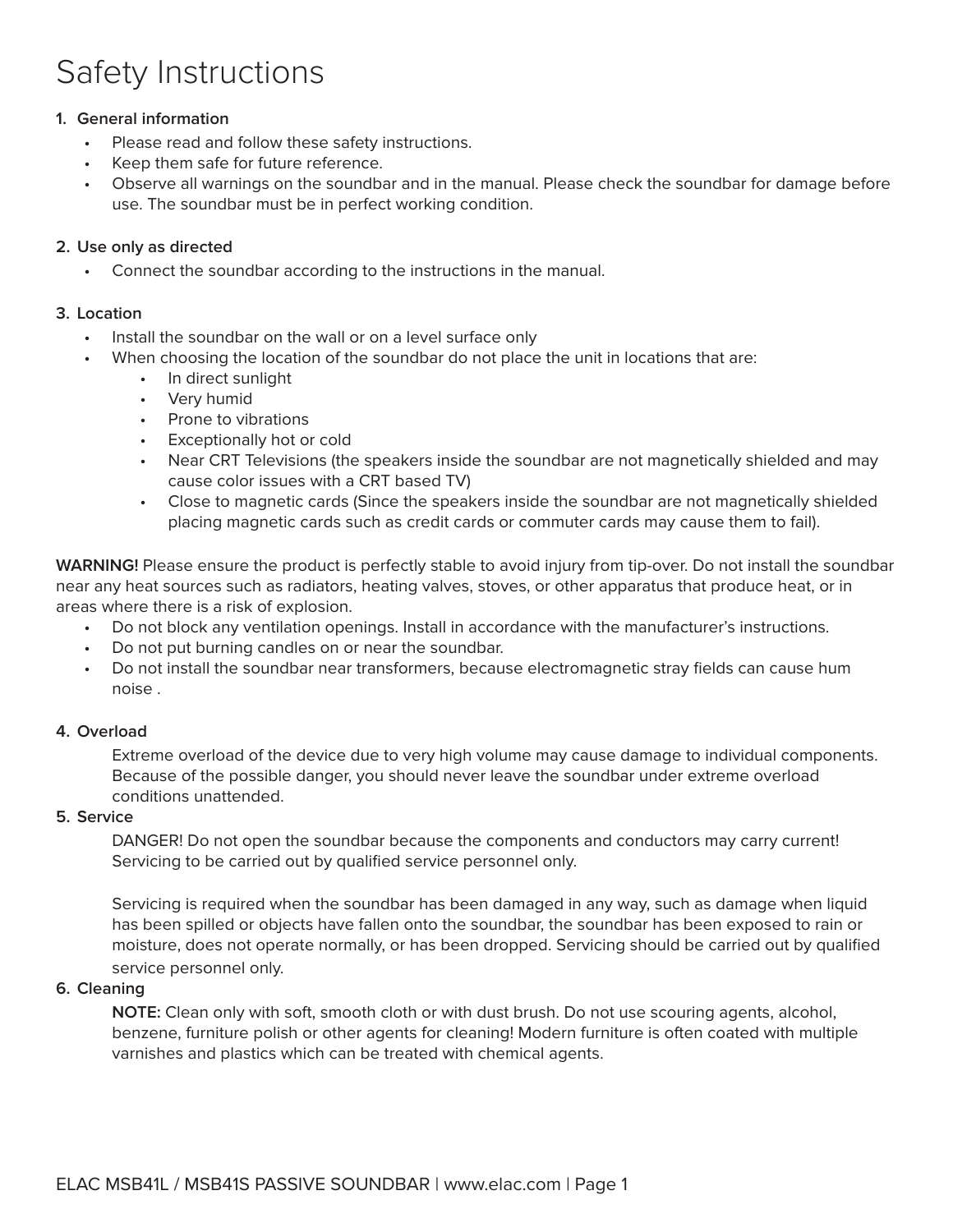#### **7. Volume**

**CAUTION!** Continuous high volume may cause severe damage to your hearing. Please listen responsibly.

#### **8. Disposal**

The packaging is made from recyclable materials. Dispose of this in an environmentally friendly manner. At end of life do not dispose of the soundbar with standard household waste. The product must be recycled in accordance with local legislation. Ask your local government for further information on recycling as the device contains valuable raw materials.

### Philosophy

#### **Thank you for purchasing this ELAC product.**

Since the time we started (1926), ELAC has always striven to achieve the very best.

Your new ELAC pasive soundbar is built to the highest standards using high-quality components that are carefully constructed to deliver the best-in-class sound quality. The soundbar has been developed by a passionate group of individuals whose soul purpose is to bring a new dimension of sound quality into your home. Enjoy!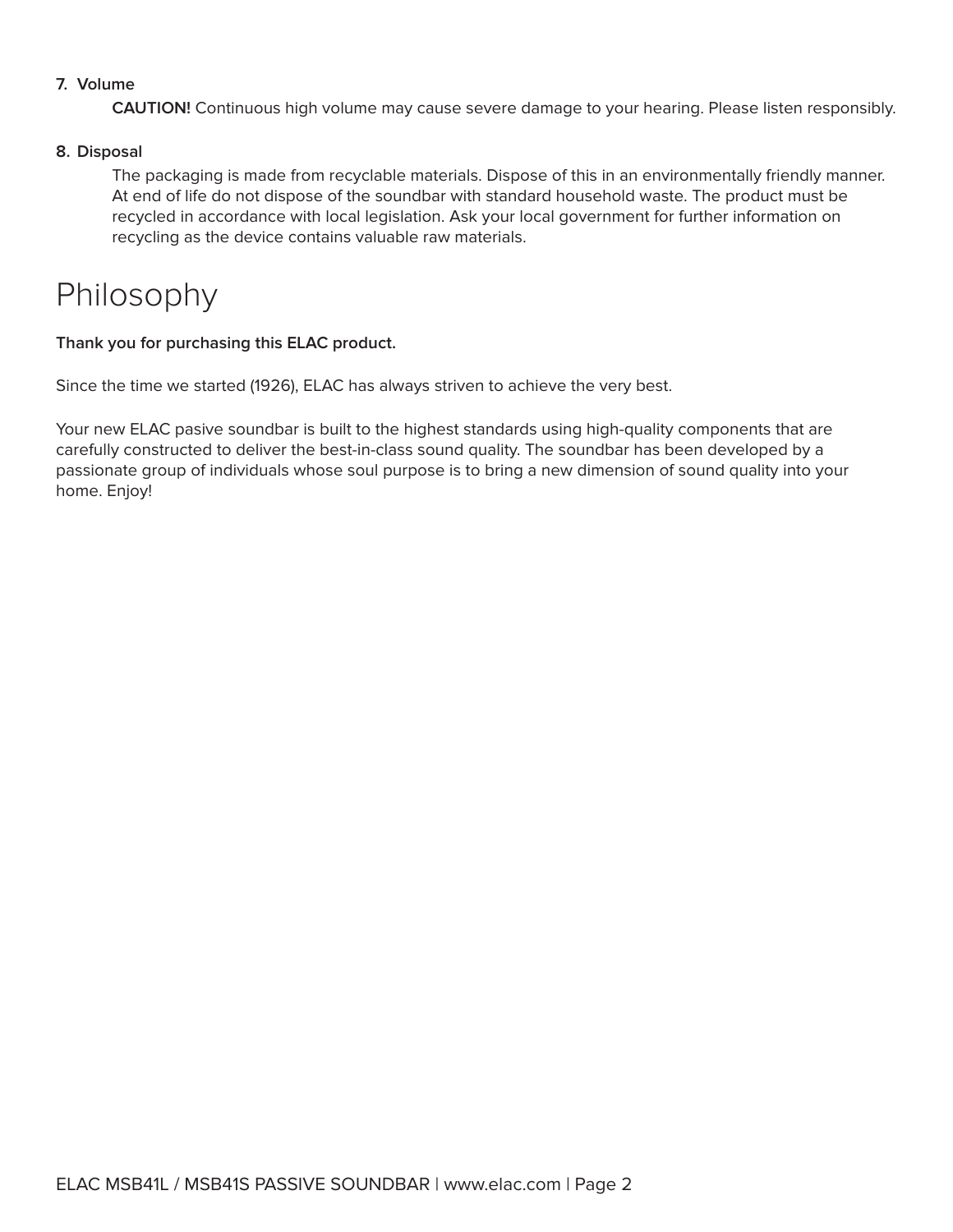# Wall Mounting of the Passive Soundbar

Avoid damage to the soundbar and other components:

- Carefully unbox the soundbar to avoid physically damaging the unit.
- Depending on your existing audio-video configuration it is recommended to carefully choose the channel connection (left - center - right) of the passive soundbar..
- Both soundbar models can be mounted on the wall using the provided wall bracket.
- Use the provided wall bracket as a template to mark up on the wall the location of the holes.
- The wall bracket is the same for both soundbar models MSB41L and MSB41S . See Fig.1.
- The design of the soundbar and wall bracket allow you to adjust the position of the soundbar by 1.77 in [4.5 cm] in both directions: left and right from the center axis of the wall bracket. See Fig.2 and Fig.3.
- The adjustment left and right of the soundbar allows you to better align the soundbar with the TV unit above.





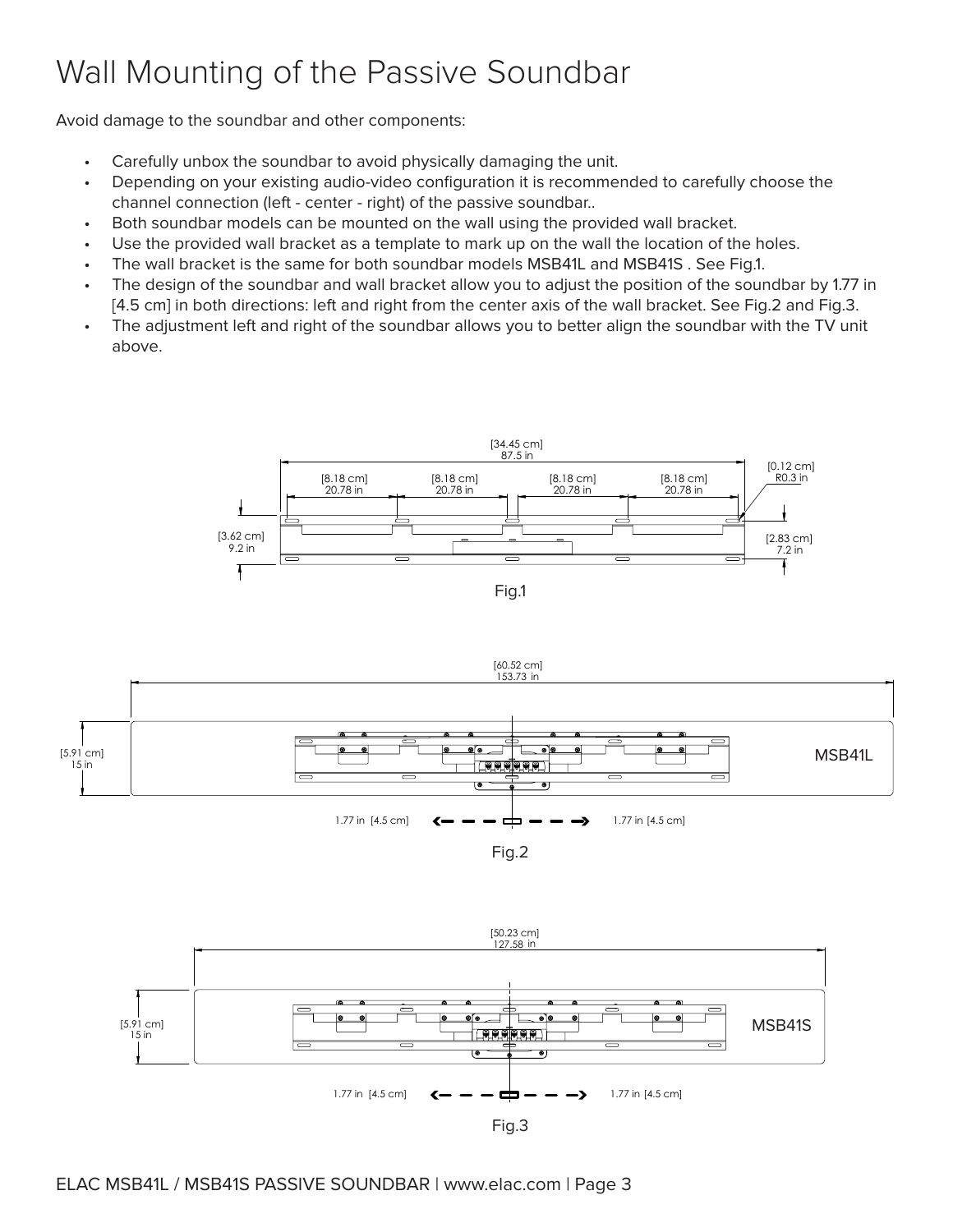## Soundbar Connection

After choosing the position of the soundbar, do the following to avoid damaging the soundbar:

- Ensure your equipment is turned off before connecting the soundbar.
- Use appropriate gauge wires (minimum of 16 gauge wire for runs up to 25 feet).
- Connect the left, center and right channel output terminals of your audio source to the appropriate soundbar binding posts as shown in Fig.4.
- Make sure wire polarity is connected correctly. Most speaker cables are coded for ease of use. Make sure positive (red) connection on the audio source terminal is connected to the positive (red) on your soundbar. Follow the same instructions for the negative side. Strip off approximately 1/2"of the insulation from the ends of the speaker cable, twist the bare strands and insert into the binding post.
- Check to ensure positive and negative wires are not touching each other once they're connected to the soundbar terminals. See Fig.4.





## Installing and Removing the Grill

The mesh grill of your passive soundbar is designed to be removable if desired. To remove it, hold the top or bottom edges of the grill and pull gently. To install the grill, align the edges of the grills with the edges of the soundbar. The grill will be positioned and hold in place by the magnets incorporated in the grill.

ELAC MSB41L / MSB41S PASSIVE SOUNDBAR | www.elac.com | Page 4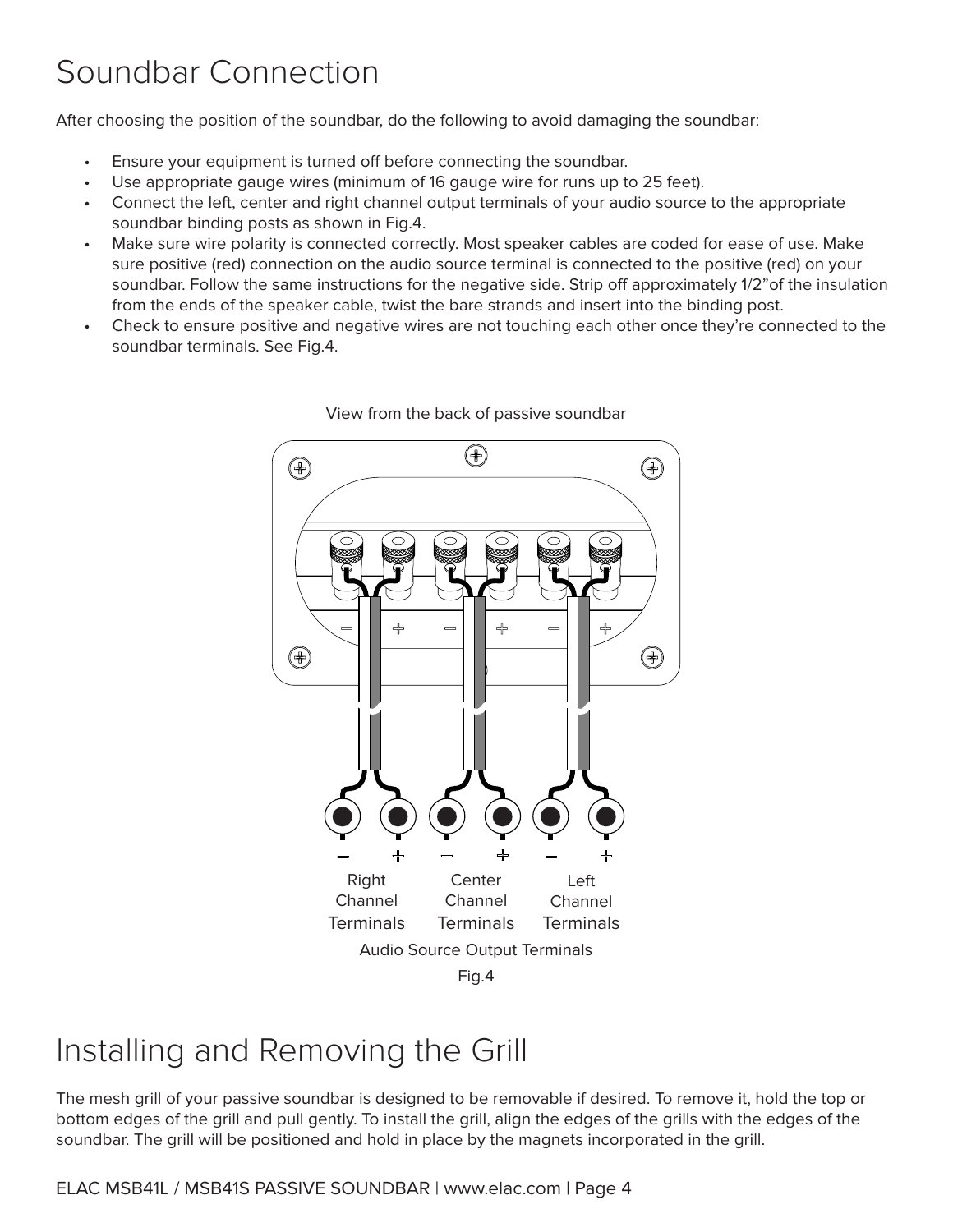# On-Wall Soundbar Setup

The Elac MSB41L and MSB41S passive soundbars are designed to be mounted on the wall primarily, but you can also place them on a horizontal surface of a piece of furniture under your TV.

If you choose the on-wall mounting of the soundbar, you should allow a minimum distance of 1 inch [2.5 cm] between the upper edge of the wall bracket and your TV. See Fig.5.

We highly suggest that a professional installer performs the on-wall installation of passive soundbar. Different wall materials require different types of mounting hardware.



Fig.5

### Specifications

| Parameter / Model          | MSB41S                     | MSB41L                     |
|----------------------------|----------------------------|----------------------------|
| Speaker Type               | Passive Radiator           | Passive Radiator           |
| Tweeter                    | 1" Soft Dome x 3           | 1" Soft Dome x 3           |
| Woofer                     | 4" Aluminum x 8            | $4"$ Aluminum $\times$ 8   |
| <b>Frequency Response</b>  | 75Hz - 35000Hz             | 70Hz - 35000Hz             |
| <b>Crossover Frequency</b> | 2800Hz                     | 2800Hz                     |
| Sensitivity                | 86db @ 2.83 v/1m           | 86db @ 2.83 v/1m           |
| Max Power Input            | 80 Watts                   | 80 Watts                   |
| Nominal Impedance          | 6 Ohms                     | 6 Ohms                     |
| <b>Biding Posts</b>        | Metal Push                 | Metal Push                 |
| Cabinet Finish             | Satin Black or Satin White | Satin Black or Satin White |
| Grill                      | <b>Black/Grey Magnetic</b> | <b>Black/Grey Magnetic</b> |
| <b>Wall Mount</b>          | Included                   | Included                   |
| Height                     | $5 - 15/16"$               | $5-15/16"$                 |
| Width                      | 50-3/16"                   | $60 - 1/2"$                |
| Depth                      | $3 - 7/16"$                | $3 - 7/16"$                |
| Net Weight                 | 26.23 lbs                  | 28.66 lbs                  |

ELAC MSB41L / MSB41S PASSIVE SOUNDBAR | www.elac.com | Page 5